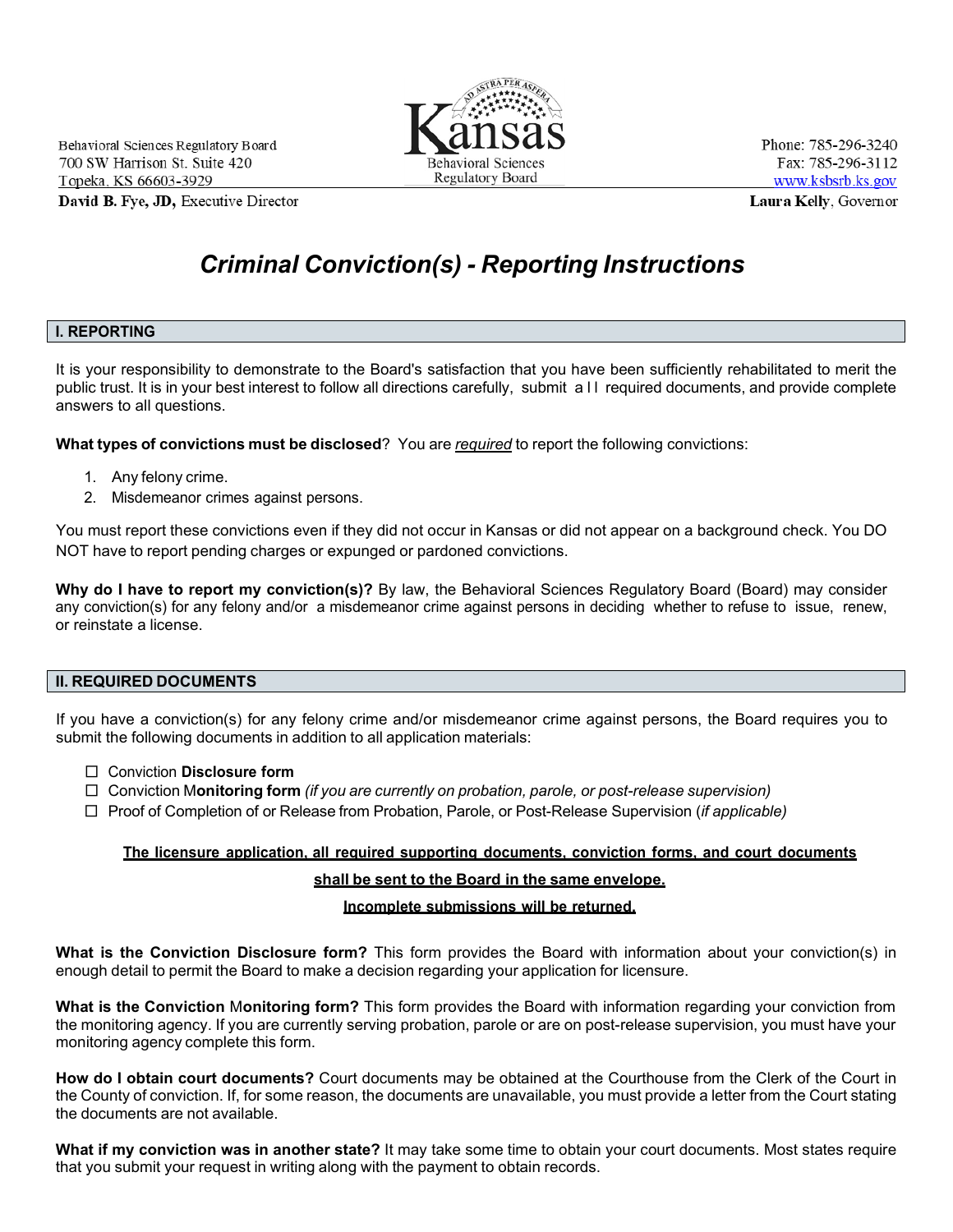#### **III. REVIEW PROCESS**

**What does the Board consider when determining whether to grant a license? If an applicant has been convicted of a felony crime or a misdemeanor crime against persons, the** Board must determine whether you have been sufficiently rehabilitated to warrant the public trust. In making this determination, the Board may consider the following factors:

| a.          | The seriousness and nature of the offense              | f. Your present moral fitness                                 |
|-------------|--------------------------------------------------------|---------------------------------------------------------------|
|             | b. Any aggravating or extenuating circumstances        | g. Your consciousness of wrongful conduct                     |
|             | c. The time since the offense occurred                 | h. Your age/maturity at the time of offense                   |
|             | d. Restitution to the victim, if applicable            | i. Your present competence/skill                              |
| $e_{\cdot}$ | Employment, education, treatment, community<br>service | j. Whether the crime was an isolated or<br>recurring incident |

**What happens next?** When the Board office receives all application materials, forms, and court documents, your file will be presented to the full Board for review and a determination of your application. The Board may do one of the following:

- a. Issue a license,
- b. Issue a license with conditions or limitations, or
- c. Deny the issuance of a license.

#### **IV. IMPORTANT INFORMATION ABOUT THIS PROCESS**

**When does the Board meet?** The Board meets on the second Monday every other month, in odd months. Therefore, it is very important you submit all required materials for both the application and any convictions, in the same envelope to avoid a delay in your application review. The Board will not consider an incomplete application.

**Who should I contact for information about my application for a license?** When the application is in the initial review process to determine eligibility of standard license requirements, you will contact the Licensing Specialist that specializes in your profession. Once your application has been initially reviewed and is scheduled to be presented before the full Board, staff are unable to answer any questions. **Staff cannot answer any questions regarding convictions, expected outcomes, etc.**

*By law, for any applicant with a felony conviction, the Board may only issue the license by a 2/3 majority vote. This means 8 of 12 Board Members must vote in favor of licensing.*

Again, it is very important to remember, it is **your** responsibility to demonstrate to the Board's satisfaction that you have been sufficiently rehabilitated to merit the public trust. It is in your best interest to follow all directions carefully, submit all required documents and forms, and provide complete answers to all questions regarding your conviction.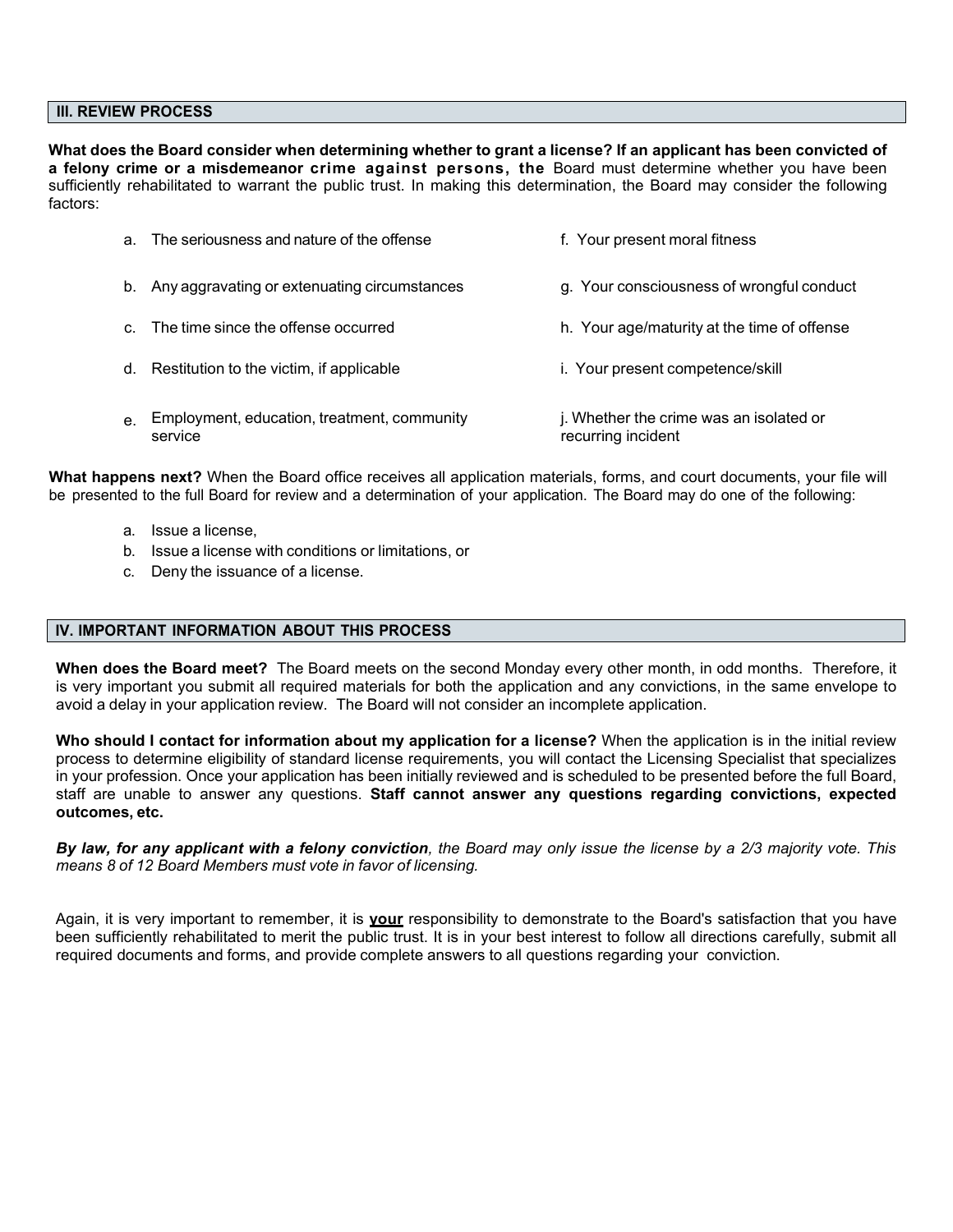David B. Fye, JD, Executive Director

# *Criminal Conviction - Disclosure Form*

# **I. APPLICANT INFORMATION**

| <b>First Name</b>     | Middle Name |                                                | Last Name |            |  |
|-----------------------|-------------|------------------------------------------------|-----------|------------|--|
|                       |             |                                                |           |            |  |
|                       |             |                                                |           |            |  |
| <b>Street Address</b> |             | City                                           | State     | <b>ZIP</b> |  |
|                       |             | Cell Phone: <u>___________________________</u> |           |            |  |
|                       |             |                                                |           |            |  |

**II. CASE INFORMATION (Attach additional sheets if necessary)**

| <b>COURT NAME</b> | CASE NO. | $\overline{\text{CRIME}}$ - CONVICTION(S) | ATTACH THE FOLLOWING:                                                                                                                |
|-------------------|----------|-------------------------------------------|--------------------------------------------------------------------------------------------------------------------------------------|
|                   |          |                                           | $\Box$ Complaint<br>Journal Entry of Sentencing                                                                                      |
|                   |          |                                           | $\Box$ Proof of Completion of Probation/Parole/Supervision (if applicable)                                                           |
|                   |          |                                           | $\Box$ Complaint<br>$\Box$ Journal Entry of Sentencing<br>$\Box$ Proof of Completion of Probation/Parole/Supervision (if applicable) |
|                   |          |                                           | $\Box$ Complaint<br>$\Box$ Journal Entry of Sentencing<br>$\Box$ Proof of Completion of Probation/Parole/Supervision (if applicable) |
|                   |          |                                           | $\Box$ Complaint<br>$\Box$ Journal Entry of Sentencing<br>$\Box$ Proof of Completion of Probation/Parole/Supervision (if applicable) |

| <b>III. CASE STATUS</b>                                              |               |              |              |
|----------------------------------------------------------------------|---------------|--------------|--------------|
|                                                                      |               |              |              |
| Are you currently on probation, parole, or post-release supervision  | $\square$ Yes | $\square$ No | $\square$ NA |
| When did you complete probation, parole or post-release supervision? |               |              | $\Box$ NA    |
| Have you paid all court ordered restitution?                         | $\square$ Yes | $\Box$ No    | $\square$ NA |
| Have you completed all court ordered treatment?                      | $\Box$ Yes    | $\Box$ No    | <b>ONA</b>   |

Was your probation, parole, or post-release supervision ever revoked? If so, please explain.



Phone: 785-296-3240 Fax: 785-296-3112 www.ksbsrb.ks.gov Laura Kelly, Governor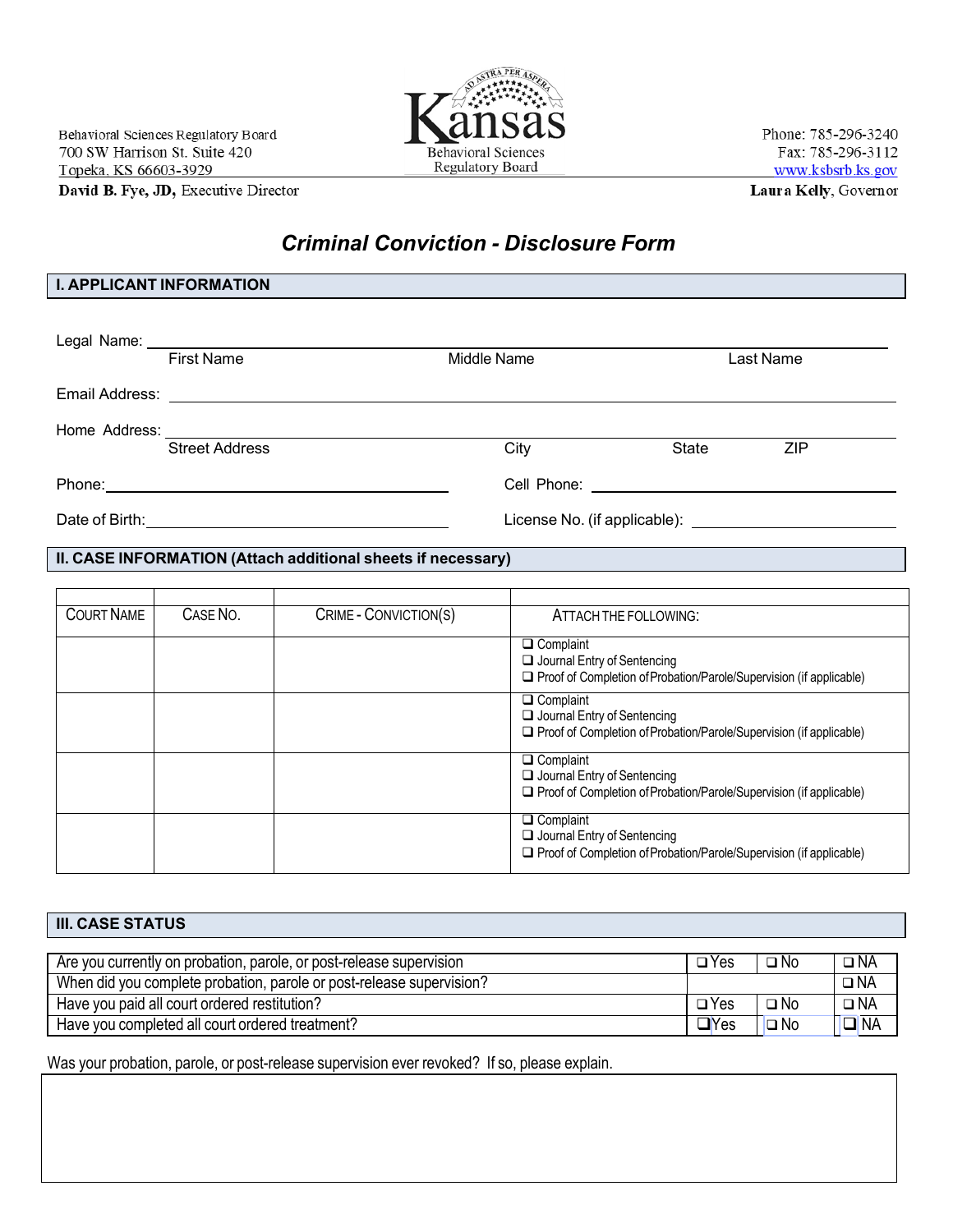### If you have not paid all court ordered restitution and / or completed all court ordered treatment, explain why.

# **IV. EXPLANATION OF CRIME**

**For each of your convictions, explain why and how you committed the crime. Also, explain any special circumstances that you would like the Board to know regarding the crime.**

**Do you take full responsibility for the crime? \_ Yes \_ \_ No If you answered no, please explain your reasons below.**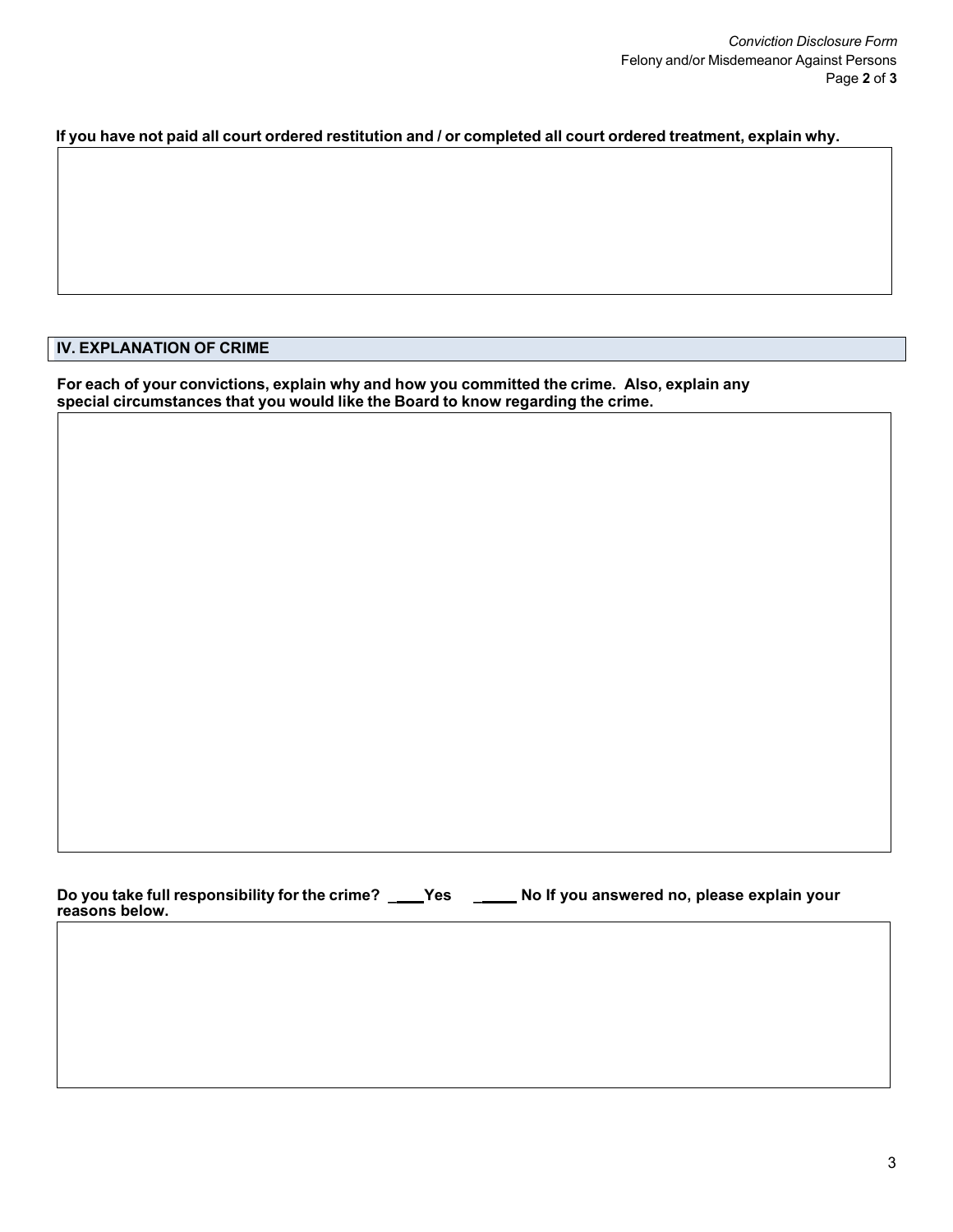# **V. REHABILITATION**

Explain what you steps or actions you have taken to rehabilitate yourself since your arrest or conviction. **Examples include attending or completing treatment and/or therapy, education, community or volunteer activities, and employment, etc. You may also attach letters of recommendation from persons who have knowledge of your conviction and your current lifestyle.**

**Explain why the Board should grant your request for a license.**

# **VI. CERTIFICATION**

I declare under penalty of perjury of the laws of the State of Kansas that the information contained herein is true and correct. I understand providing false information may constitute grounds for denial of my application.

**Signature** Date Signature **Date Signature Date Signature Date Signature Date Signature**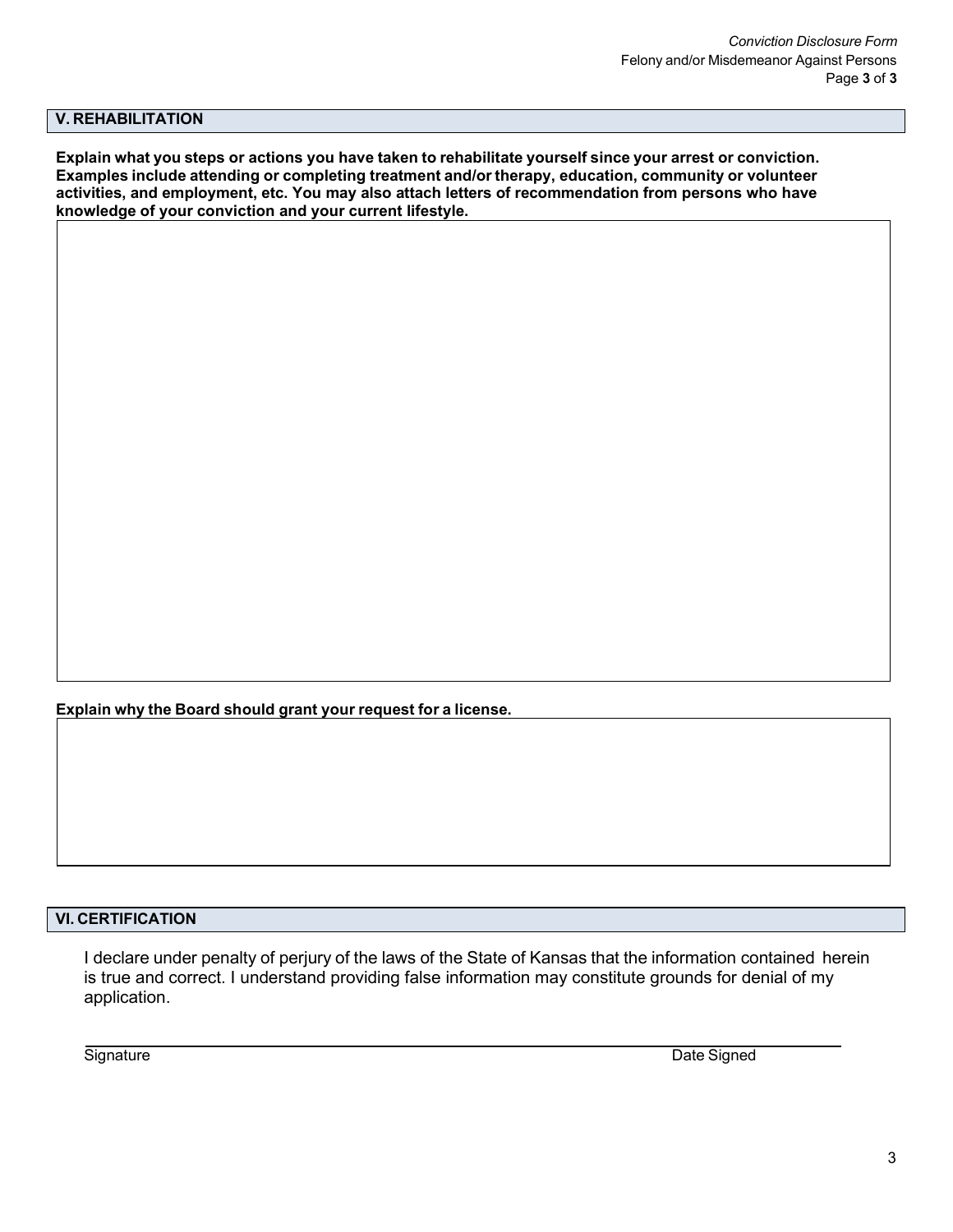David B. Fye, JD, Executive Director

# *Criminal Conviction(s) - Monitoring Form*

#### **I. INSTRUCTIONS**

 $\sqrt{2}$ 

You must submit this form if you are currently on probation, parole, or post-release supervision. Complete the **Authorization to Release Confidential Information portion of this form and give to your monitoring agency to complete the rest.**

# **II. AUTHORIZATION TO RELEASE CONFIDENTIAL INFORMATION**

I hereby authorize *(Name of Monitoring Agency)* to release confidential information in its records, possession, or knowledge, regarding the status of my case(s), to the Kansas Behavioral Sciences Regulatory Board. This information will be used to determine if the Kansas Behavioral Sciences Regulatory Board should grant my request for a license.

|                        |                                                                                                                 |  |                                           |                                                                                             | Case No.: ________________________________ |                           |  |
|------------------------|-----------------------------------------------------------------------------------------------------------------|--|-------------------------------------------|---------------------------------------------------------------------------------------------|--------------------------------------------|---------------------------|--|
|                        |                                                                                                                 |  | Case No.: _______________________________ |                                                                                             |                                            |                           |  |
|                        | Type or Print Clearly in Ink:                                                                                   |  |                                           |                                                                                             |                                            |                           |  |
|                        | Defendant's Legal Name: Name and the Contract of the Contract of the Contract of the Contract of the Contract o |  |                                           |                                                                                             |                                            |                           |  |
|                        | First                                                                                                           |  | Middle                                    |                                                                                             | Last                                       |                           |  |
|                        | Defendant's Signature                                                                                           |  | Date Signed                               |                                                                                             |                                            |                           |  |
|                        | III. MONITORING AGENCY INFORMATION: Please print<br>Monitoring Agency                                           |  |                                           | <u> 1989 - Johann Barn, mars an t-Amerikaansk kommunist (</u><br>Name of Monitoring Officer |                                            |                           |  |
| <b>Email Address</b>   |                                                                                                                 |  | Phone                                     |                                                                                             |                                            |                           |  |
| <b>Address</b><br>City |                                                                                                                 |  |                                           |                                                                                             | State                                      | <b>ZIP</b>                |  |
|                        | <b>Case Information</b>                                                                                         |  |                                           |                                                                                             |                                            |                           |  |
| а.                     | Date monitoring began: _________________________________.                                                       |  |                                           |                                                                                             |                                            |                           |  |
| b.                     | Date monitoring scheduled to end: ____________________.                                                         |  |                                           |                                                                                             |                                            |                           |  |
| c.                     | Was the applicant the principal or an accessory:                                                                |  |                                           | $\Box$ Principal                                                                            | $\Box$ Accessory                           |                           |  |
| d.                     | Was the crime premeditated or spur of the moment?                                                               |  |                                           | $\Box$ Premeditated                                                                         |                                            | $\Box$ Spur of the moment |  |
| е.                     | Were there damages or injury to the victim? $\square$ Yes $\square$ No                                          |  |                                           |                                                                                             |                                            |                           |  |
| f.                     | Did the applicant make restitution to the victim? $\Box$ Yes                                                    |  | $\Box$ No                                 |                                                                                             |                                            |                           |  |



Phone: 785-296-3240 Fax: 785-296-3112 www.ksbsrb.ks.gov Laura Kelly, Governor